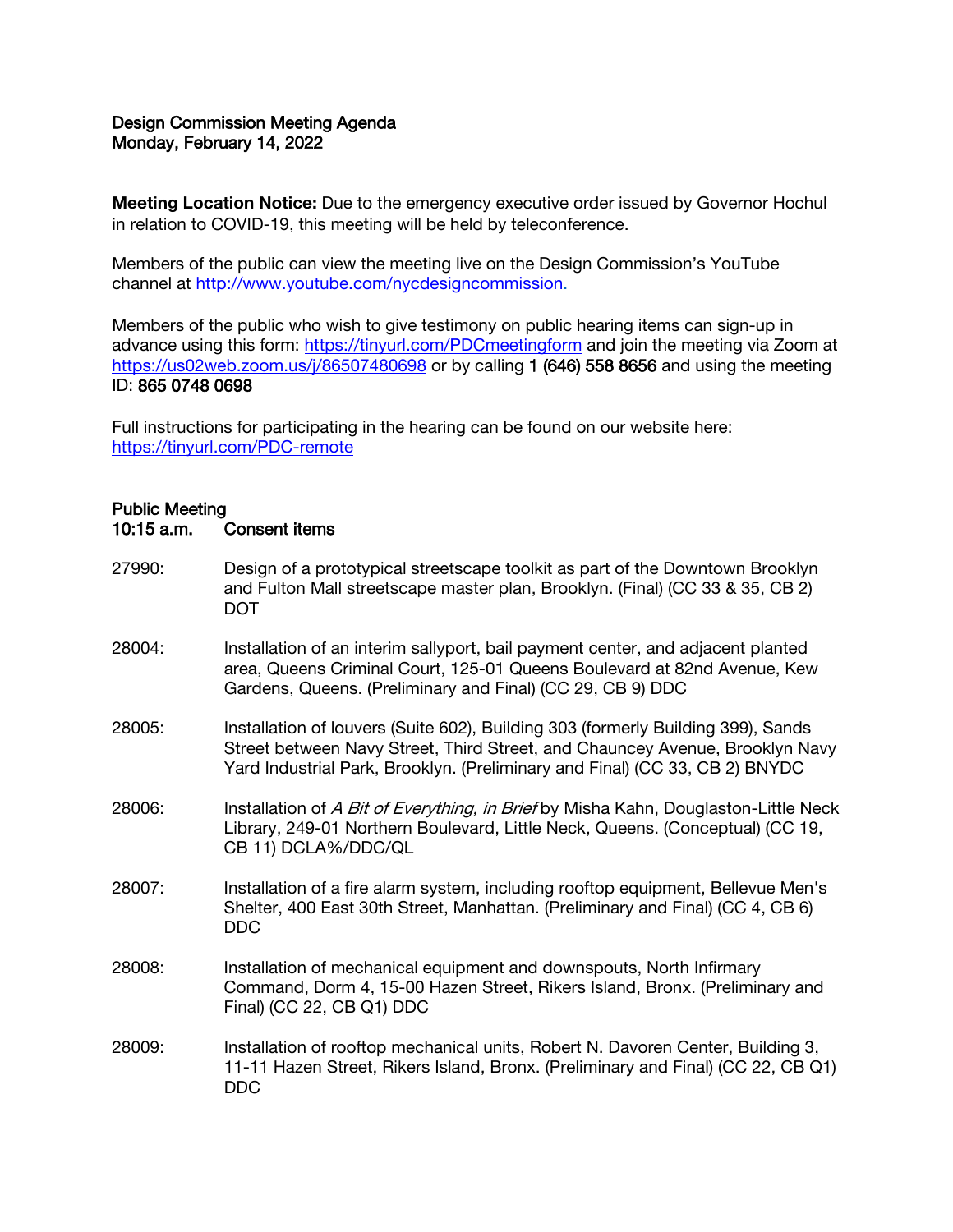# Design Commission Meeting/Monday, February 14, 2022/ Page 2

| 28010: | Reconstruction of an asphalt plant, including construction of an interim<br>administration building, and adjacent site work, Harper Street Yard, 30-01<br>Harper Street, Corona, Queens. (Preliminary) (CC 20, CB 7) DDC/DOT                                                   |
|--------|--------------------------------------------------------------------------------------------------------------------------------------------------------------------------------------------------------------------------------------------------------------------------------|
| 28011: | Construction of the Douglaston-Little Neck Library, 249-01 Northern Boulevard,<br>Little Neck, Queens. (Preliminary) (CC 19, CB 11) DDC/QL                                                                                                                                     |
| 28012: | Construction of a screen chamber, downtake shaft vent building, electrical<br>building and police booth and reconstruction of the landscape as part of the<br>Kensico-Eastview Connection Project, 19 Westlake Drive, Mount Pleasant,<br>Westchester County. (Preliminary) DEP |
| 28013: | Installation of signage, I.S. 234K (W. A. Cunningham School), 1875 East 17th<br>Street, Brooklyn. (Preliminary and Final) (CC 48, CB 18) DOE                                                                                                                                   |
| 28014: | Installation of signage, P.S. 164K (Caesar Rodney School), 4211 14th Avenue,<br>Brooklyn. (Preliminary and Final) (CC 44, CB 12) DOE                                                                                                                                           |
| 28015: | Installation of signage, P.S. 215K (Morris H. Weiss School), 415 Avenue S,<br>Brooklyn. (Preliminary and Final) (CC 47, CB 15) DOE                                                                                                                                             |
| 28016: | Installation of signage, P.S. 315K (School of Performing Arts), 2310 Glenwood<br>Road, Brooklyn. (Preliminary and Final) (CC 45, CB 14) DOE                                                                                                                                    |
| 28017: | Installation of signage, P.S/I.S. 180K (The SEEALL Academy), 5601 East 16th<br>Avenue, Brooklyn. (Preliminary and Final) (CC 44, CB 12) DOE                                                                                                                                    |
| 28018: | Reconstruction of a portion of the Park Avenue Malls, 270 Park Avenue between<br>East 47th Street and East 48th Street, Manhattan. (Preliminary) (CC 4, CB 5)<br><b>DOT</b>                                                                                                    |
| 28019: | Construction of a golf club house (Drive Shack) and adjacent site work,<br>Randall's Island Park, Bronx Shore Road between Randall's Island Greenway<br>and Robert F. Kennedy Bridge, Manhattan. (Preliminary) (CC 8, CB 11) DPR                                               |
| 28020: | Installation of rooftop mechanical equipment, Asphalt Green Recreation Center,<br>1750 York Avenue, Manhattan. (Preliminary and Final) (CC 5, CB 8) DPR                                                                                                                        |
| 28021: | Reconstruction of baseball fields 2 and 3, Brookville Park, 147th Avenue and<br>Brookville Boulevard, Rosedale, Queens. (Preliminary and Final) (CC 31, CB 13)<br><b>DPR</b>                                                                                                   |
| 28022: | Reconstruction of a playground and the Billy Lake Courts, Owl's Head Park,<br>Colonial Road between Senator Street and Wakeman Place, Brooklyn. (Final)<br>(CC 43, CB 10) DPR                                                                                                  |
| 28023: | Reconstruction of Sankofa Park (formerly Livonia Playground), including an<br>African burial ground memorial landscape, African Burial Ground Square,<br>Schenck Avenue, Livonia Avenue, and Barbey Street, Brooklyn. (Final) (CC 42,<br>CB 5) DPR                             |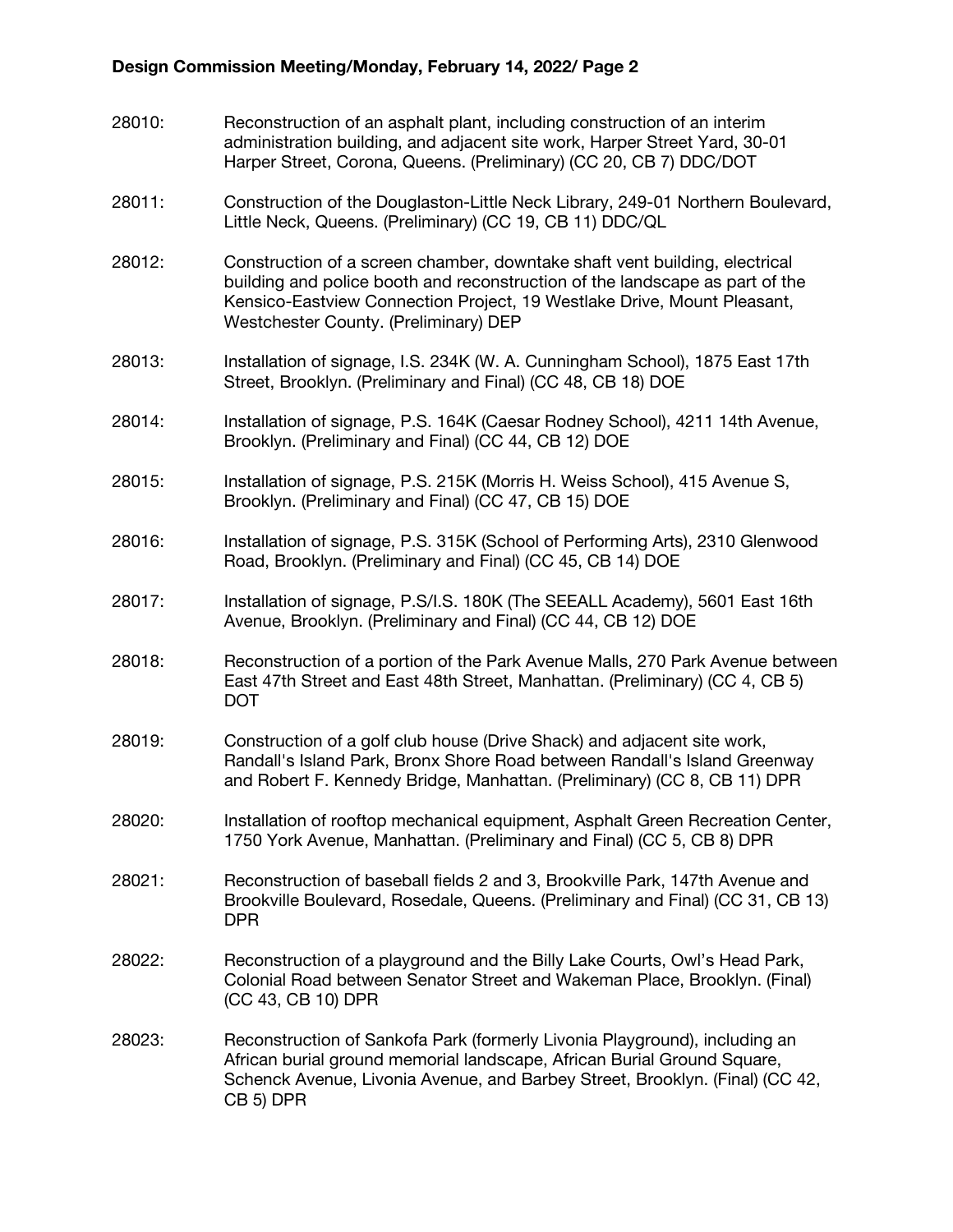# Design Commission Meeting/Monday, February 14, 2022/ Page 3

- 28024: Reconstruction of the playground, Scarangella Park, West 13th Street, Avenue V, and Stillwell Avenue, Brooklyn. (Final) (CC 47, CB 13) DPR
- 28025: Reconstruction of the World's Fair Marina, Flushing Bay Promenade, Flushing Meadows Corona Park, Corona, Queens. (Final) (CC 21, CB 3) DPR
- 28026: Rehabilitation of the Hammonds Cove Marina, 140 Reynolds Avenue, Bronx. (Final) (CC 13, CB 10) DPR
- 28027: Rehabilitation of the Hansborough Recreation Center and pool building, 35 West 134th Street, Manhattan. (Final) (CC 9, CB 10) DPR
- 28028: Construction of a bulkhead and addition (Foodirect), Hunts Point Distribution Center, Building B, 355 Food Center Drive, Bronx. (Preliminary) (CC 17, CB 2) EDC
- 28029: Construction of an addition (Fancy Foods), Hunts Point Food Distribution Center, Building B, 355 Food Center Drive, Bronx. (Preliminary) (CC 17, CB 2) EDC
- 28030: Installation of *Love and Resistance in El Barrio* by Miguel Luciano, Metropolitan Hospital, 1902 Second Avenue, First Avenue between 97th Street and 99th Street and Second Avenue between 97th Street and 99th Street, Manhattan. (Preliminary) (CC 8, CB 11) EDC
- 28031: Reconstruction of a streetscape and shoreline, West 207th Street and Exterior Street, Manhattan. (Final) (CC 10, CB 12) EDC/DPR/DOT
- 28032: Installation of doors, Engine Company 211/Ladder Company 119, 16 Hooper Street, Brooklyn. (Preliminary and Final) (CC 33, CB 1) FDNY
- 28033: Replacement of an ADA ramp and stairs, 7th Police Precinct, 19 1/2 Pitt Street, Manhattan. (Preliminary and Final) (CC 1, CB 3) NYPD

# Public Hearing

10:20 a.m.

28034: Long-term loan of *For the Women's House* by Faith Ringgold, Rose M. Singer Center, Rikers Island to the Brooklyn Museum, 200 Eastern Parkway, Brooklyn. (Preliminary) (CC 35, CB 5) DOC

[https://www1.nyc.gov/assets/designcommission/downloads/pdf/01-18-2022-pres-DOC-p-](https://www1.nyc.gov/assets/designcommission/downloads/pdf/01-18-2022-pres-DOC-p-Ringgold.pdf)[Ringgold.pdf](https://www1.nyc.gov/assets/designcommission/downloads/pdf/01-18-2022-pres-DOC-p-Ringgold.pdf)

10:40 a.m.

28035: Construction of Plaza 33, including installation of a distinctive sidewalk, West 33rd Street at Seventh Avenue, Manhattan. (Preliminary) (CC 3, CB 5) DOT

[https://www1.nyc.gov/assets/designcommission/downloads/pdf/02-14-2022-pres-DOT-p-](https://gcc02.safelinks.protection.outlook.com/?url=https%3A%2F%2Fwww1.nyc.gov%2Fassets%2Fdesigncommission%2Fdownloads%2Fpdf%2F02-14-2022-pres-DOT-p-Plaza33.pdf&data=04%7C01%7CGHan%40cityhall.nyc.gov%7C5d4ca0088eba488c249c08d9ea7369bd%7C35c828166c56443bbaf68312163cadc1%7C0%7C0%7C637798603671360460%7CUnknown%7CTWFpbGZsb3d8eyJWIjoiMC4wLjAwMDAiLCJQIjoiV2luMzIiLCJBTiI6Ik1haWwiLCJXVCI6Mn0%3D%7C3000&sdata=vjtk2GmxCAcKtyVOGXnenhjznFoZG4R2QTt07yJ28g4%3D&reserved=0)[Plaza33.pdf](https://gcc02.safelinks.protection.outlook.com/?url=https%3A%2F%2Fwww1.nyc.gov%2Fassets%2Fdesigncommission%2Fdownloads%2Fpdf%2F02-14-2022-pres-DOT-p-Plaza33.pdf&data=04%7C01%7CGHan%40cityhall.nyc.gov%7C5d4ca0088eba488c249c08d9ea7369bd%7C35c828166c56443bbaf68312163cadc1%7C0%7C0%7C637798603671360460%7CUnknown%7CTWFpbGZsb3d8eyJWIjoiMC4wLjAwMDAiLCJQIjoiV2luMzIiLCJBTiI6Ik1haWwiLCJXVCI6Mn0%3D%7C3000&sdata=vjtk2GmxCAcKtyVOGXnenhjznFoZG4R2QTt07yJ28g4%3D&reserved=0)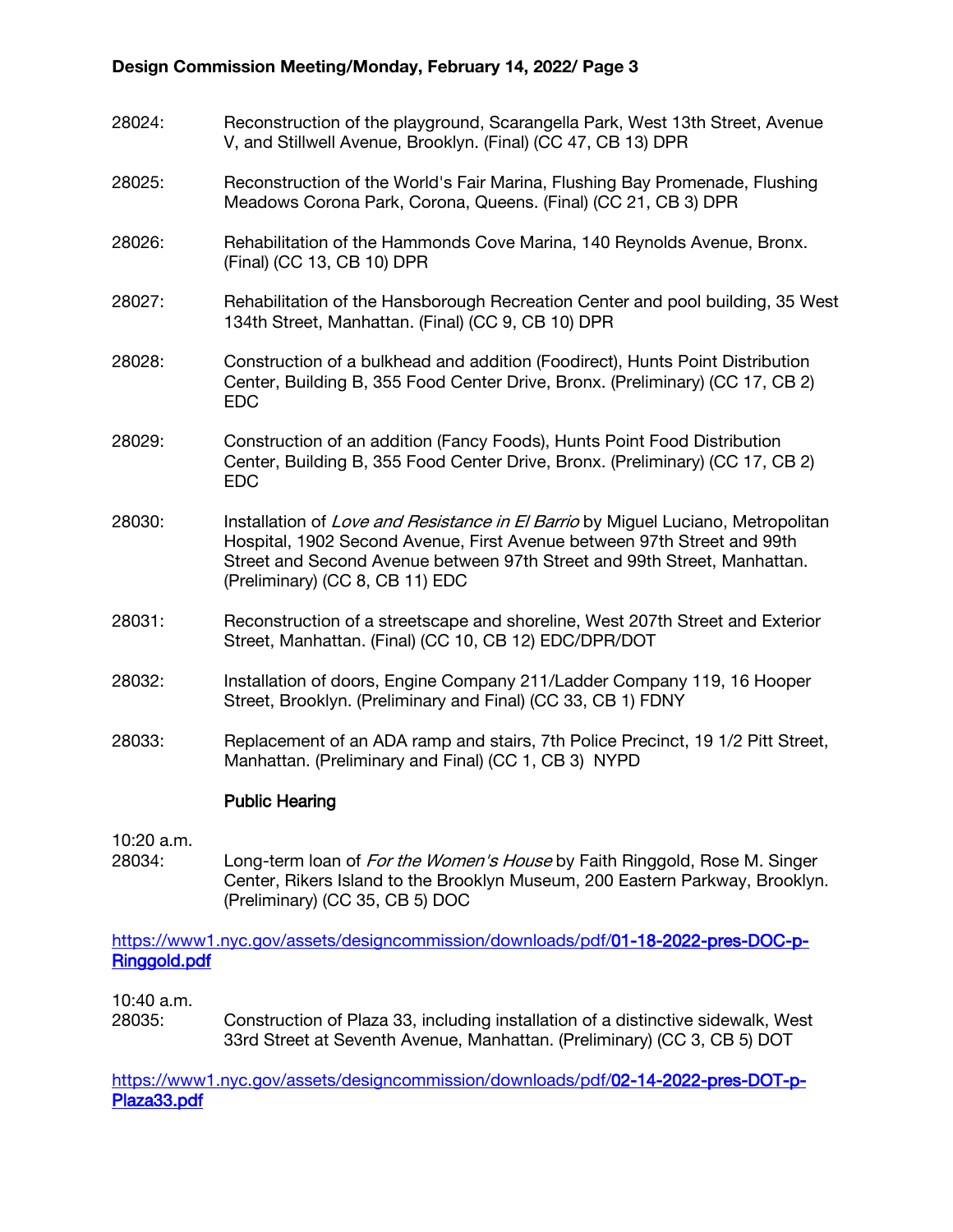### 11:15 a.m.

28036: Reconstruction of the Kinderberg, restoration of the Chess and Checkers House, and adjacent site work, East 65th Street transverse road between Center Drive and East Drive, Central Park, Manhattan. (Preliminary) (CC 6, CB 5, 7, 8, 10 & 11) DPR/CPC

[https://www1.nyc.gov/assets/designcommission/downloads/pdf/02-14-2022-pres-DPR-CPC](https://gcc02.safelinks.protection.outlook.com/?url=https%3A%2F%2Fwww1.nyc.gov%2Fassets%2Fdesigncommission%2Fdownloads%2Fpdf%2F02-14-2022-pres-DPR-CPC-p-Kinderberg.pdf&data=04%7C01%7CGHan%40cityhall.nyc.gov%7C5d4ca0088eba488c249c08d9ea7369bd%7C35c828166c56443bbaf68312163cadc1%7C0%7C0%7C637798603671516685%7CUnknown%7CTWFpbGZsb3d8eyJWIjoiMC4wLjAwMDAiLCJQIjoiV2luMzIiLCJBTiI6Ik1haWwiLCJXVCI6Mn0%3D%7C3000&sdata=ZGd4J2Ecok5XXz04bEf2tvtO%2BUse3ewZaIx3ewQBVQA%3D&reserved=0)[p-Kinderberg.pdf](https://gcc02.safelinks.protection.outlook.com/?url=https%3A%2F%2Fwww1.nyc.gov%2Fassets%2Fdesigncommission%2Fdownloads%2Fpdf%2F02-14-2022-pres-DPR-CPC-p-Kinderberg.pdf&data=04%7C01%7CGHan%40cityhall.nyc.gov%7C5d4ca0088eba488c249c08d9ea7369bd%7C35c828166c56443bbaf68312163cadc1%7C0%7C0%7C637798603671516685%7CUnknown%7CTWFpbGZsb3d8eyJWIjoiMC4wLjAwMDAiLCJQIjoiV2luMzIiLCJBTiI6Ik1haWwiLCJXVCI6Mn0%3D%7C3000&sdata=ZGd4J2Ecok5XXz04bEf2tvtO%2BUse3ewZaIx3ewQBVQA%3D&reserved=0)

- 11:45 a.m.
- 28037: Removal and temporary storage of *Enlightenment* and *Arms of the City of New* York (1940) by Rene Paul Chambellan, Manhattan Detention Complex, 125 White Street, White Street between Baxter Street and Centre Street, Manhattan. (Preliminary) (CC 1, CB 1) DDC
- 28038: Removal and temporary storage of The Judgement of Pao Kung and The Judgement of Solomon (1989) by Richard Haas, Manhattan Detention Complex, 125 White Street, Baxter Street façade, Manhattan. (Preliminary) (CC 1, CB 1) DCLA%/DDC
- 28039: Removal of *Immigration on the Lower East Side of New York* (1989) by Richard Haas, Manhattan Detention Complex, 125 White Street, Baxter Street façade, Manhattan. (Preliminary) (CC 1, CB 1) DCLA%/DDC
- 28040: Removal and temporary storage of The Seven Columns of the Temple of Wisdom and Solomon's Throne (1992) by Kit-Yin Snyder, Manhattan Detention Complex, White Street between Baxter Street and Centre Street, Manhattan. (Preliminary) (CC 1, CB 1) DCLA%/DDC
- 28041: Removal of *Upright* (1992) by Kit-Yin Snyder, Manhattan Detention Complex, White Street between Baxter Street and Centre Street, 125 White Street, Manhattan. (Preliminary) (CC 1, CB 1) DCLA%/DDC

[https://www1.nyc.gov/assets/designcommission/downloads/pdf/02-14-2022-pres-DDC-](https://gcc02.safelinks.protection.outlook.com/?url=https%3A%2F%2Fwww1.nyc.gov%2Fassets%2Fdesigncommission%2Fdownloads%2Fpdf%2F02-14-2022-pres-DDC-DCLA-p-MN-Detention-Art.pdf&data=04%7C01%7CGHan%40cityhall.nyc.gov%7C5d4ca0088eba488c249c08d9ea7369bd%7C35c828166c56443bbaf68312163cadc1%7C0%7C0%7C637798603671516685%7CUnknown%7CTWFpbGZsb3d8eyJWIjoiMC4wLjAwMDAiLCJQIjoiV2luMzIiLCJBTiI6Ik1haWwiLCJXVCI6Mn0%3D%7C3000&sdata=0RcOCthYLgJx2T9BIgrGriDP6rjfN3PBUtSPkLrP5mo%3D&reserved=0)[DCLA-p-MN-Detention-Art.pdf](https://gcc02.safelinks.protection.outlook.com/?url=https%3A%2F%2Fwww1.nyc.gov%2Fassets%2Fdesigncommission%2Fdownloads%2Fpdf%2F02-14-2022-pres-DDC-DCLA-p-MN-Detention-Art.pdf&data=04%7C01%7CGHan%40cityhall.nyc.gov%7C5d4ca0088eba488c249c08d9ea7369bd%7C35c828166c56443bbaf68312163cadc1%7C0%7C0%7C637798603671516685%7CUnknown%7CTWFpbGZsb3d8eyJWIjoiMC4wLjAwMDAiLCJQIjoiV2luMzIiLCJBTiI6Ik1haWwiLCJXVCI6Mn0%3D%7C3000&sdata=0RcOCthYLgJx2T9BIgrGriDP6rjfN3PBUtSPkLrP5mo%3D&reserved=0)

All times are approximate and subject to change without notice, and those who are testifying should follow along on the live-streamed meeting on the Design Commission's YouTube channel to know when to join the meeting.

Items on the consent agenda are not presented. If you wish to testify regarding a designrelated issue of a project on the consent agenda, please notify staff as soon as possible.

Do you need assistance to participate in the meeting? If you need a reasonable accommodation of a disability, such as translation into a language other than English; American Sign Language Interpreting (ASL); Captioning in Real-Time (CART); or the meeting agenda in Braille, large print, or electronic format, please contact the Public Design Commission at least three business days before the meeting.